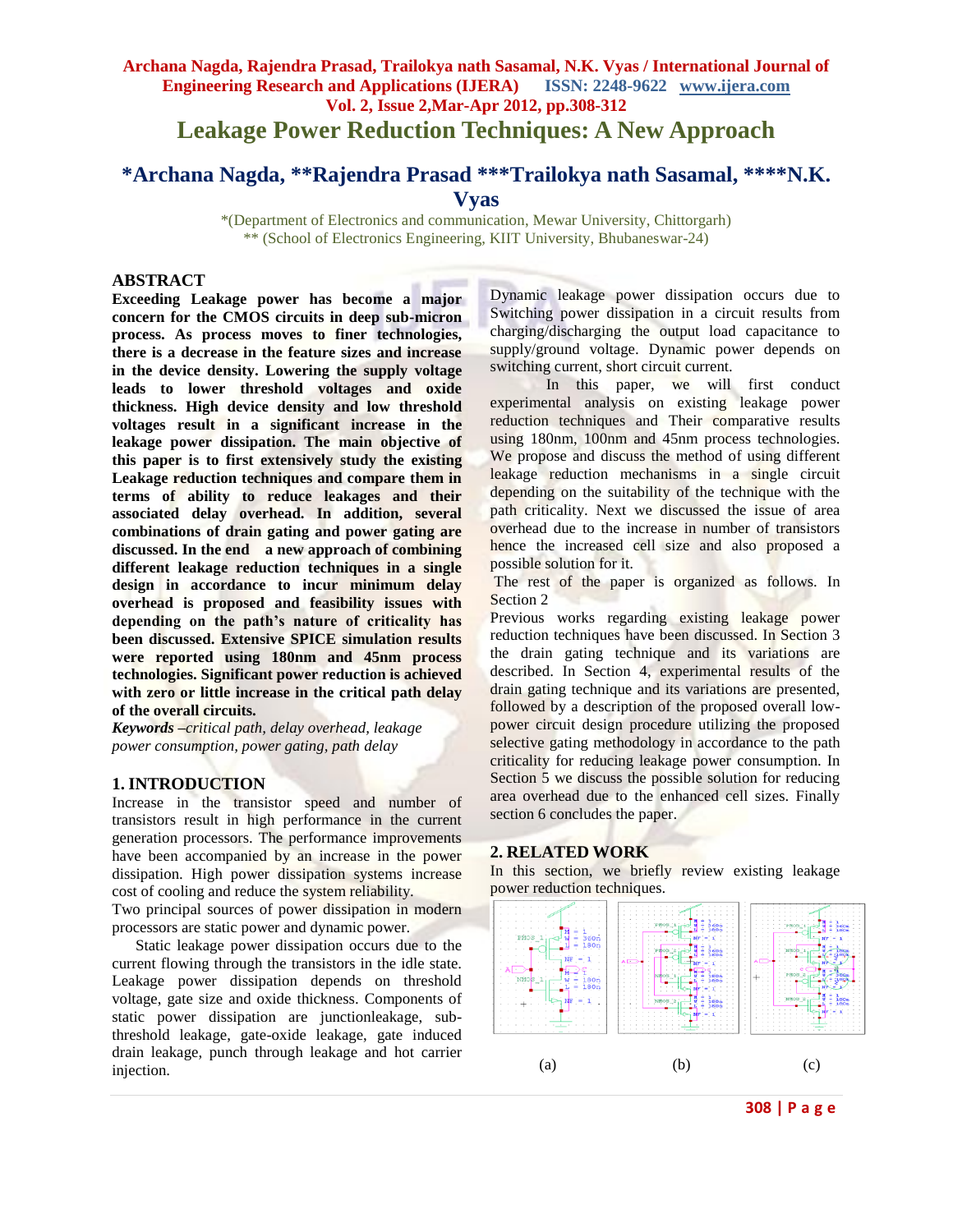### **Archana Nagda, Rajendra Prasad, Trailokya nath Sasamal, N.K. Vyas / International Journal of Engineering Research and Applications (IJERA) Vol. 2, Issue 2,Mar-Apr 2012, pp.308-312**

Fig1(a)original not gate. (b)LECTOR not gate. (c)GALEOR not gate.

2.1 LECTOR technique uses two extra transistors (a ptype and a n-type) called leakage control transistors (LCTs ) inserted in series between pull-up network and pull- down network in each CMOS gate as shown in Fig.1(b) In this arrangement, one of the LCTs is always "near its cutoff voltage" for any input combination. This increases the resistance of the path from Vdd to ground, thereby decrease in leakage currents. The significant feature of LECTOR is that it works effectively in both active and idle states of the circuit, resulting in better leakage reduction. The basic idea behind the approach for reduction of leakage power is the effective stacking effect of transistors in the path from supply voltage to ground.

2.2 GALEOR technique uses two extra transistors (a ntype and a p-type) called gated leakage transistors (GLTs) inserted in series between pull-up network and pull- down network in each CMOS gate as shown in Fig. In this technique high threshold voltage used for gated leakage transistors. Transistor states and stacking effect introduced by the transistors in a GALEOR implemented gate family for all possible input combinations.



Fig.2 Transient characteristics of ORIGINAL not, LECTOR not, GALEOR not gate simulation.

When we used these techniques LECTOR & GALEOR then voltages of the output wave forms suffered a significant problem. That is, the low signal is very much higher than 0 volt in addition, GALEOR causes high signal much lower than the Vdd. Such phenomena

can make the use of both techniques infeasible. The output wave form as shown in fig.2 the low signal is  $0.2v$  for both LECTOR & GALEOR and the high signal for GALEOR is 1.3V, rather than 0V and 1.5V, respectively. Similar troubling behaviors are consistently observed for all other gate types such as OR, AND, XOR.

### **3. DRAIN GATING TECHNIQUES**

In previous two techniques the output voltage level is not exactly same as input voltage level, for removing this problem drain gated technique is used. The proposed circuit family, which will be described in this section, is capable of maintain the original signal quality and avoiding problem. It reduces the leakage current by inserting extra sleep transistors between pullup and pull-down networks. As shown in Fig. 3 (a), a PMOS sleep transistor (**S**) is placed between pull-up network and network output and an NMOS sleep transistor(**S'**) is placed between network output and pull-down network.

During active mode, both sleep transistors are turned on so resistance of conducting paths is reduce, thereby reducing performance degradation. During standby mode, both sleep transistors are turned off mode, and produce stacking effect which reduces leakage current by increasing resistance of the path from power supply to ground. By applying two turnedon sleep transistors in active mode, drain gating produces exact logic levels due to less resistance of the path from Vdd to ground than LECTOR and GALEOR which always have one turned-on LCT/GLT and the other near cutoff region LCT/GLT, thus preventing exact logic state.

The drain gating technique  $\&$  its variations were tested pn various gates. There are three combinations of Power Gating, Drain-Header & Power-Footer Gating (DHPF) and Drain-Footer & Power-Header Gating (DFPH).



Fig. 3 (a) Drain Gating. (b) Power Gating (c) Drain-Header & Power-Footer Gating (DHPF) (d) Drain-Footer & Power-Header Gating (DFPH).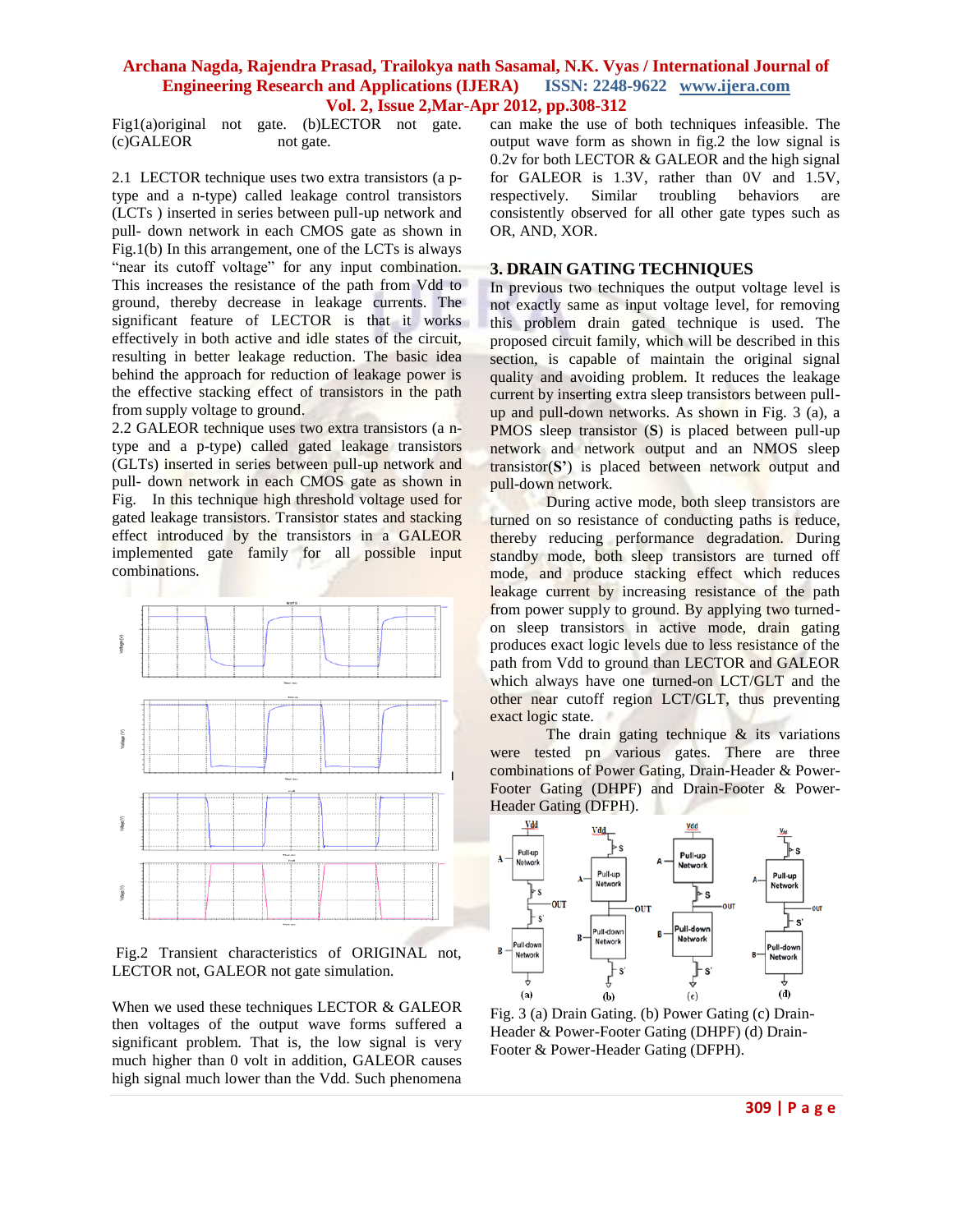### **Archana Nagda, Rajendra Prasad, Trailokya nath Sasamal, N.K. Vyas / International Journal of Engineering Research and Applications (IJERA) ISSN: 2248-9622 www.ijera.com Vol. 2, Issue 2,Mar-Apr 2012, pp.308-312**



Fig. 4 Drain gating output waveforms

### **4. SIMULATION AND RESULTS**

Simulations were conducted on various gates and static leakage power and dynamic leakage power measured by Tanner Tool. Two different process technologies (180nm 100nm,and 45nm) from latest version (2.0) of PTM were used in Tanner Tool simulations. Analysis of the results shows that after lector, drain header gating technique has the least propagation delay, while the power gating has the best savings in leakage power reduction due to the location of sleep transistors which are located outsides the network, thereby creating more stacking effect. According to delay analysis critical path is decided, Gates in the absolute non-critical groups will always use power gating. For the slightly noncritical and average non-critical, a mixture of power gating and others will be used. Experiments have shown that reduced power consumption is achieved with little or no increase in critical path delay for the whole circuit.

### TABLE 1 STATIC POWER (180 NM)

|          | 180 nm Process technology, supply voltage=1.5V |              |  |  |  |  |  |
|----------|------------------------------------------------|--------------|--|--|--|--|--|
|          | Leakage Power (W) of input Vector              |              |  |  |  |  |  |
| NOT gate |                                                |              |  |  |  |  |  |
| Original | 1.2729e-10W                                    | 3.39357e-10W |  |  |  |  |  |
| Lector   | 1.06416e-10W                                   | 3.12449e-10W |  |  |  |  |  |
| Galeor   | 4.4621e-10W                                    | 2.45384e-10W |  |  |  |  |  |

### TABLE 2 PERSANTAGE POWER SAVING

|        |                 | % SAVING      |
|--------|-----------------|---------------|
| IN PUT | % SAVING LECTOR | <b>GALEOR</b> |
|        | 16.4            | 64.95         |
|        | 7.93            | 27.69         |



### Fig. 4 static power comparison

TABLE 3 DYNAMIC POWER (180 NM )

|          | 180 nm Process technology, supply voltage=1.5V |              |  |  |  |  |  |  |  |  |
|----------|------------------------------------------------|--------------|--|--|--|--|--|--|--|--|
|          | Leakage Power (W) of input Vector              |              |  |  |  |  |  |  |  |  |
| NOT gate | $0 \rightarrow 1$<br>$1\rightarrow 0$          |              |  |  |  |  |  |  |  |  |
| Original | 1.947267e-7W                                   | 2.390681e-7W |  |  |  |  |  |  |  |  |
| Lector   | 1.626406e-7W                                   | 1.743562e-7W |  |  |  |  |  |  |  |  |
| Galeor   | 1.369424e-7W                                   | 1.411925e-7W |  |  |  |  |  |  |  |  |
|          | <b>TABLE 4 PERSANTAGE POWER SAVING</b>         |              |  |  |  |  |  |  |  |  |

|                  | % SAVING      | % SAVING                                                          |
|------------------|---------------|-------------------------------------------------------------------|
| <b>IN PUT</b>    | <b>LECTOR</b> | <b>GALEOR</b>                                                     |
| $0\rightarrow 1$ | 16.48         | 29.67                                                             |
| $1\rightarrow 0$ | 27.07         | 40.94                                                             |
|                  |               | $T_{\rm A}$ DI $T_{\rm C}$ con $T_{\rm A}$ DOWED COMPARISONI (100 |

TABLE 5 STATIC POWER COMPARISON (100nm)

| <b>INPUT</b><br>AB | <b>NAND</b><br>GATE      | <b>LECTOR</b><br><b>NAND</b> | <b>GALEOR</b><br>NAND | DG<br><b>NAND</b> | РG<br><b>NAND</b> | <b>DHPF</b><br><b>NAND</b> | <b>DFPH</b><br><b>NAND</b> |  |  |
|--------------------|--------------------------|------------------------------|-----------------------|-------------------|-------------------|----------------------------|----------------------------|--|--|
| 00                 | 2.66E-10                 | 1.98E-10                     | 1.82E-10              | 9.84E-11          | 9.84E-11          | 9.84E-11                   | 9.84E-11                   |  |  |
| 01                 | 9.70E-09                 | 5.12E-09                     | 2.66E-09              | 1.84E-10          | 1.84E-10          | 1.84E-10                   | 1.84E-10                   |  |  |
| 10                 | 7.28E-09                 | 4.97E-09                     | 2.66E-09              | 1.84E-10          | 1.84E-10          | 1.84E-10                   | 1.84E-10                   |  |  |
| 11                 | 6.53E-09                 | 2.47E-09                     | 1.23E-09              | 9.69E-11          | 9.69E-11          | 9.69E-11                   | 9.69E-11                   |  |  |
|                    | TABLE 6 DELAY COMPARISON |                              |                       |                   |                   |                            |                            |  |  |

| <b>NAND</b> | TWO<br><b>INPUT</b> | THREE<br><b>INPUT</b> | <b>LECTOR</b> | <b>GALEOR</b> | DG   | PG    | <b>DHPF</b> | <b>DFPH</b> | FG    | HG    |
|-------------|---------------------|-----------------------|---------------|---------------|------|-------|-------------|-------------|-------|-------|
| DELAY(NS)   | 0.13                | 0.205                 | 0.075         | 0.165         | 0.16 | 0.205 | 0.15        | 0.195       | 0.165 | 0.145 |



**310 | P a g e**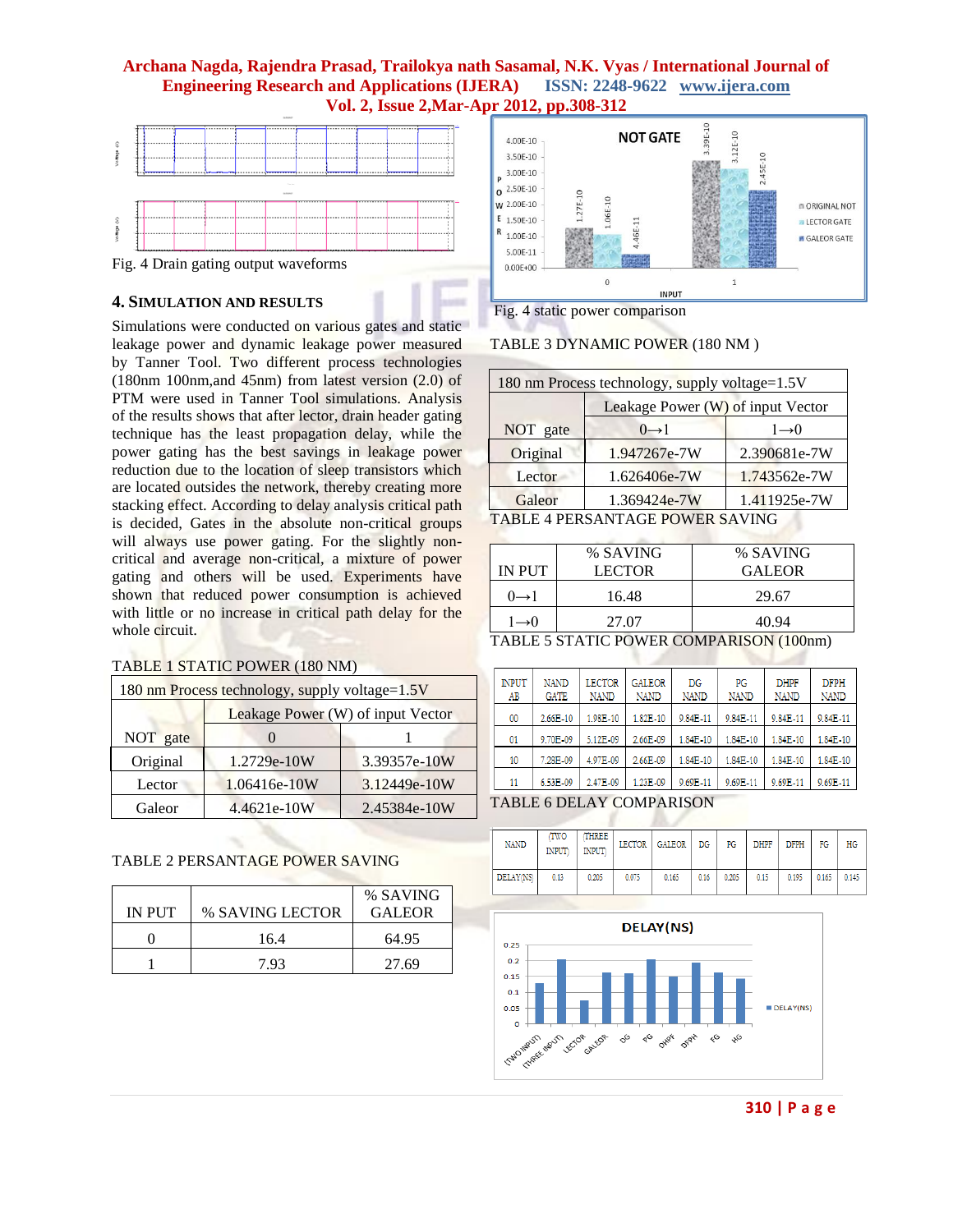### **Archana Nagda, Rajendra Prasad, Trailokya nath Sasamal, N.K. Vyas / International Journal of Engineering Research and Applications (IJERA) ISSN: 2248-9622 www.ijera.com Vol. 2, Issue 2,Mar-Apr 2012, pp.308-312**

Fig. 5 delay comparison

FIG. 7 STATIC POWER COMPARISON

TABLE 7 DYNAMIC POWER COMPARISON (180nm)

| <b>NAND</b>       | <b>TWO</b><br>INPUT | THREE<br><b>INPUT</b> | <b>LECTOR</b> | <b>GALEOR</b> | DG       | PG       | <b>DHPF</b> | <b>DFPH</b> | FG       | HG       |
|-------------------|---------------------|-----------------------|---------------|---------------|----------|----------|-------------|-------------|----------|----------|
| <b>POWER</b><br>W | 1.57E-06            | 1.98E-06              | 1.26E-06      | 9.95E-07      | 1.40E-06 | 1.36E-06 | 1.43E-06    | 1.42E-06    | 1.54E-06 | 1.38E-06 |



Fig. 6 dynamic power comparison

### TABLE 8 STATIC POWER COMPARISON  $(100nm)$

| 180nm process technology, supply voltage=1.5v |                                   |          |            |          |  |  |  |  |  |
|-----------------------------------------------|-----------------------------------|----------|------------|----------|--|--|--|--|--|
|                                               | leakage power (w) of input vector |          |            |          |  |  |  |  |  |
| <b>NAND GATE</b>                              | 0 <sub>0</sub>                    | 01       | 10         | 11       |  |  |  |  |  |
| <b>ORIGINAL 2 I/P</b>                         | 1.20E-11                          | 2.52E-10 | $2.09E-10$ | 3.44E-10 |  |  |  |  |  |
| <b>LECTOR</b>                                 | 1.16E-11                          | 2.10E-10 | 2.02E-10   | 3.23E-10 |  |  |  |  |  |
| <b>GALEOR</b>                                 | 1.09E-11                          | 9.68E-11 | 1.01E-10   | 2.48E-10 |  |  |  |  |  |
| <b>POWER GATED</b>                            | 9.17E-12                          | 1.76E-11 | 1.75E-11   | 7.42E-11 |  |  |  |  |  |
| <b>DRAIN GATED</b>                            | 9.17E-12                          | 1.76E-11 | 1.76E-11   | 7.36E-11 |  |  |  |  |  |
| <b>DFPH</b>                                   | 9.17E-12                          | 1.76E-11 | 1.76E-11   | 7.42E-11 |  |  |  |  |  |
| <b>DHPF</b>                                   | 9.17E-12                          | 1.76E-11 | 1.75E-11   | 7.36E-11 |  |  |  |  |  |



### **5. PATH SELECTION TECHNIQUE TO COMPENSATE DELAY OVERHEAD**

 After the detail analysis of the above experimental results, It has been found that the techniques which provide lesser leakage and dynamic power dissipations have much higher delay penalties. Power gating, Power header and Power footer techniques have consecutively lesser power dissipation and higher delay overhead.

 Therefore we propose to design a circuit with a mixture of them. Circuits along critical path will first use only original circuit types. Then gates along critical paths are analyzed to measure their criticality. Gates with low criticality will be considered to be replaced with drain-gating based gates as long as the critical path delays are within acceptable range. Gates not along critical paths are then analyzed and divided into a number of groups (such as slightly non-critical, average non-critical, and absolute non-critical). Gates in the absolute non-critical groups will always use power gating. For the slightly non-critical and average noncritical, a mixture of power gating and others will be used. Through a number of design iterations, highly optimized circuit type can then be determined for each gate. Experiments have shown that reduced power consumption is achieved with little or no increase in critical path delay for the whole circuit.



### Fig. 7 A 3-tap FIR filter

Consider a 3-tap FIR filter:  $ax(n)+bx(n-1)+cx(n-1)$ 2). The critical path (or minimum time required for processing a new sample) is limited by 1 multiply and 2 add times. Thus, this path should include only original logic cells. The other two paths can be categorized as slightly non-critical and average non-critical and a suitable power gating technique can be used in accordance with the allowed delay penalty.

### **6. PROPOSED APPROACH FOR BALANCED CELL LAYOUT**

 The extra transistors used in leakage power reduction techniques have an obvious extra overhead and also leads to an unbalanced layout of the cell. This

### **311 | P a g e**